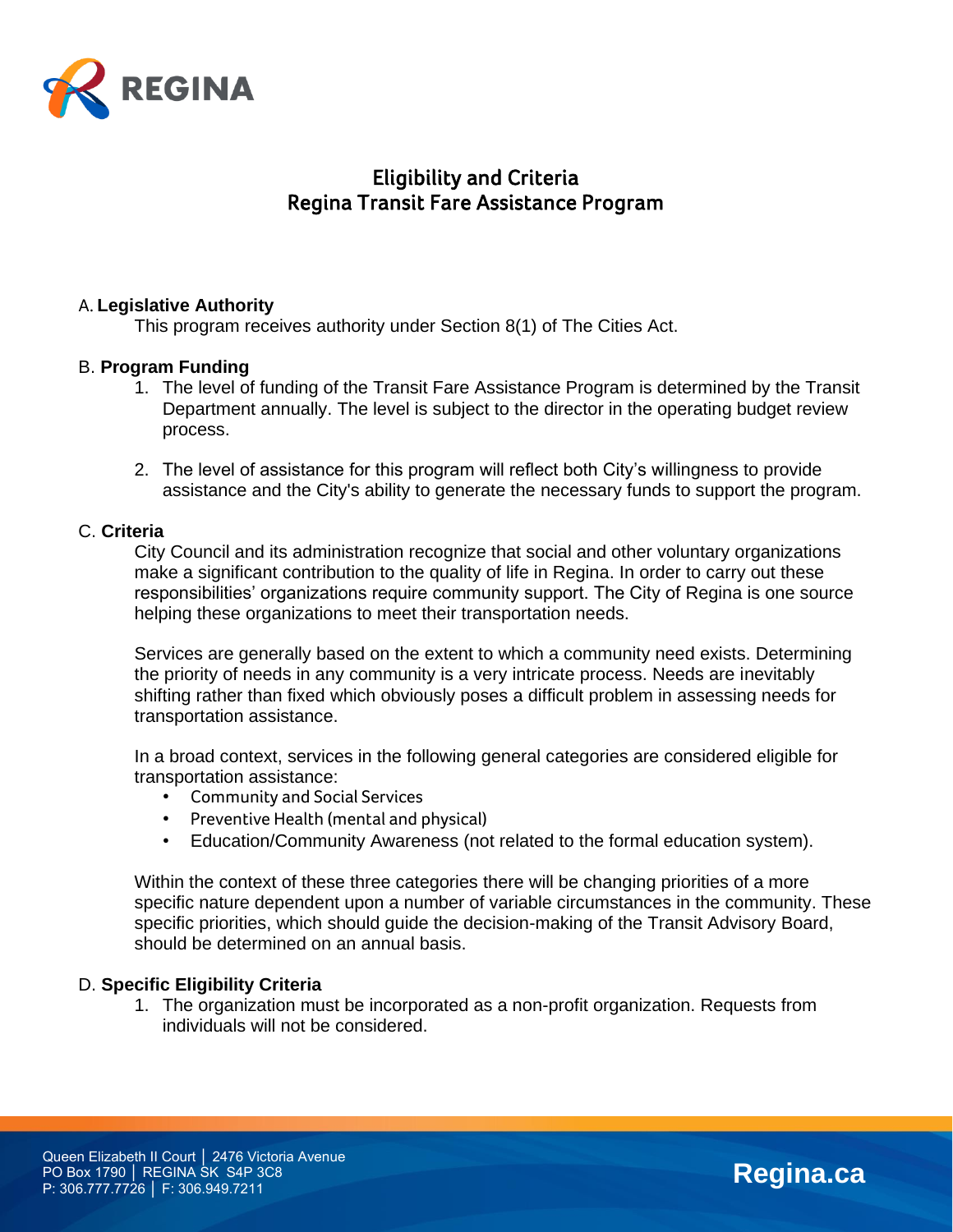- 2. The organization must be based in Regina and deliver its services to the residents of Regina. The organization must have a clearly stated purpose and function and must be responsible for the planning and provision of services for which it receives transportation assistance. The organization must have an active Board of Directors and a strong volunteer component.
- 3. The organization must extend its services to the general public in Regina and should not exclude anyone by reason of race, religion or ethnic background. This would not preclude those organizations whose services are restricted to a particular sector of the community for reasons of ameliorating the conditions of disadvantaged individuals or groups in accordance with Section 15(1)(2) of the **Charter of Rights**.
- 4. Organizations operating under the auspices of a religious body must have a distinct line of separation within its programs and budgets between strictly religious activities and community service programs.
- 5. The organizations must substantiate the value and need for the service or activity for which passes, or tickets are requested and how the organization plans their use. The organizations must demonstrate sound management and accountability for all requested passes and tickets.
- 6. The organizations must demonstrate effective and appropriate use of community resources and indicate how the service will relate to existing services in the community.
- 7. Applicants should demonstrate efforts to secure financial support from the public and/or other levels of government if applicable.
- 8. Requests for transit fare assistance to replace support provided by other levels of government are not eligible under this program.
- 9. The organization's activities must not come within the clear jurisdiction of other levels of government.
- 10. Under normal circumstances only one request per organization is to be considered in a fiscal year. All programs and undertakings should be consolidated into one request. Requests are considered valid only for the current year. Applications must be renewed annually.

### E. **Accountability**

1. Books of accounts and supporting documents must be kept to show the receipt and distribution of all passes and tickets and must be available for audit by the City at all reasonable times.